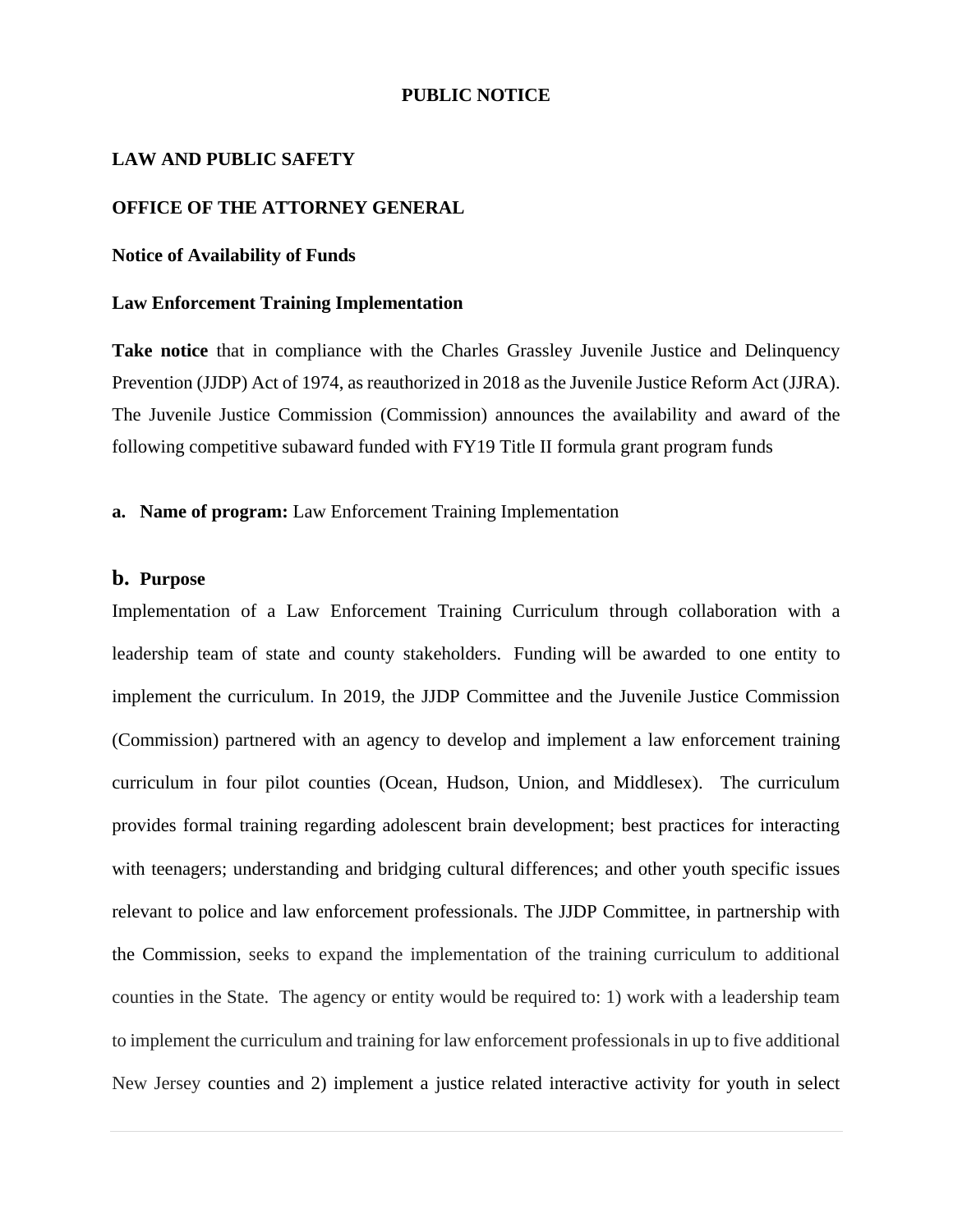jurisdictions.

### **c. Funding Available \$168,765**

- Start and end date: October 1, 2022 September 30, 2023
- Number of awards to be made: Funding will be awarded to one (1) entity. This is a reimbursement grant.
- An additional year of funding may be available at a 20% reduced rate in the second year based on the availability of federal funds and contingent upon:
	- The successful achievement of stated goals and objectives.
	- Strict adherence to all subgrant requirements (including all programmatic and fiscal reporting requirements); and
	- Timely implementation of the project and adherence to the approved budget.
	- The ability to maintain the same level of service in the second year with reduced JJRA Act funding.

## **d. Subject to appropriations**

Please note that funding allocations and individual subaward amounts are subject to change. Subrecipients shall recognize and agree that both the initial provision of funding and the continuation of such funding under a grant agreement is expressly depending upon the availability to the JJC of funds appropriated by the State or Federal Legislature from State and/or Federal revenue or such other funding sources as may be applicable. A failure of the JJC to make any payment under a grant agreement or to observe and perform any condition on its part to be performed under a grant agreement as a result of the failure of the State or Federal Legislature to appropriate funds shall not in any manner constitute a breach of a grant agreement by the JJC or an event of default under a grant agreement and the JJC shall not be held liable for any breach of a grant agreement because of the absence of available funding appropriations. In addition, future funding shall not be anticipated from the JJC beyond the duration of the award period set forth in a grant agreement and in no event shall a grant agreement be construed as a commitment by the JJC to expend funds beyond the termination date set in a grant agreement.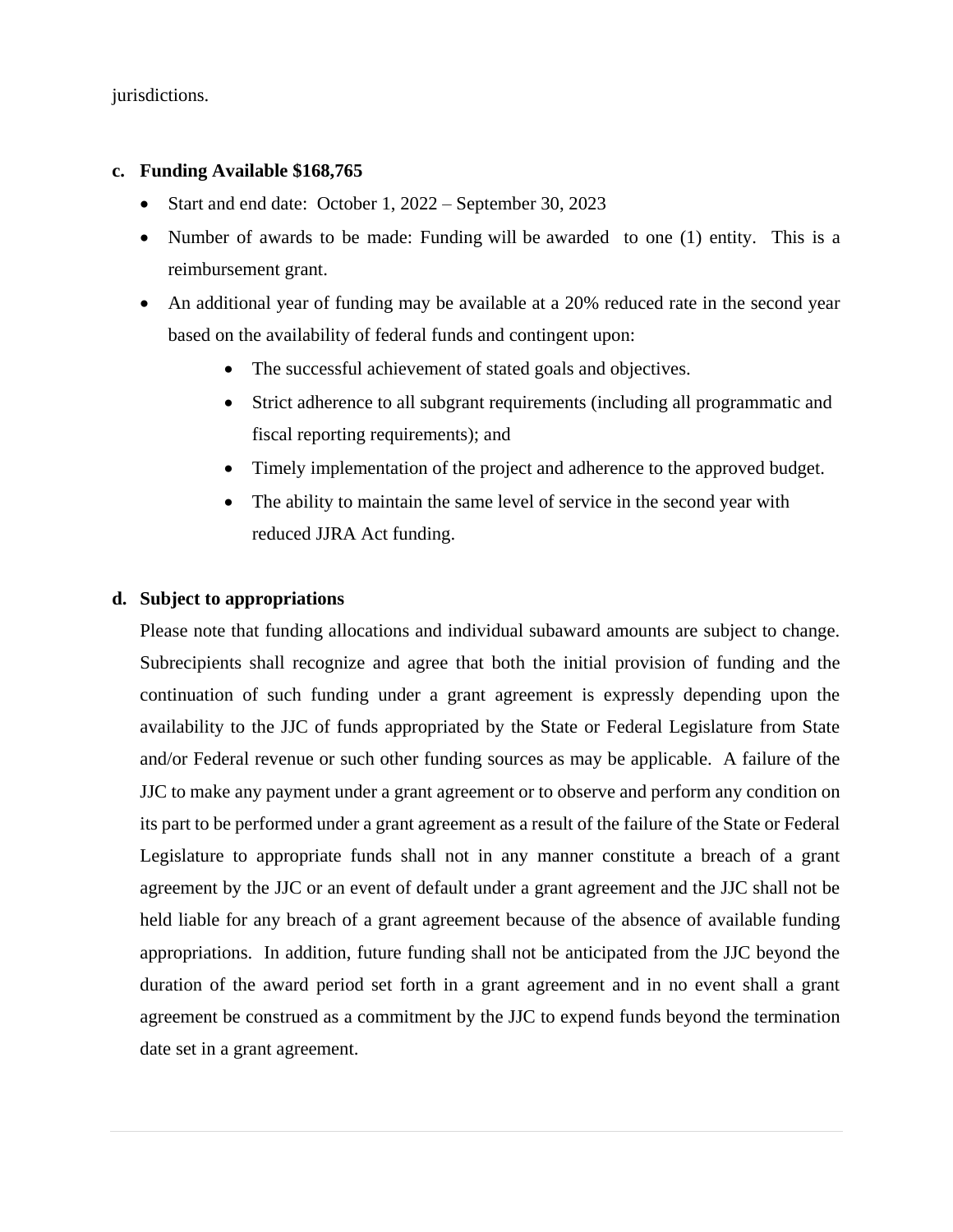## **e. Organizations that are eligible to apply for funding under this program**

- Eligible applicants are individual organizations or entities, private or non-profit.
- State agencies are NOT eligible to apply.

## **f. Qualifications needed by an applicant to be considered for funding**

The Federal Funding Accountability and Transparency Act (FFATA) of 2006 requires agencies to register with the System for Award Management (SAM), formerly the Central Contractor Registration (CCR), to receive a Unique Entity ID (UEI), for all entities applying for a federal award or subaward. The details of subrecipient or recipient obligations regarding "System for Award Management and Universal Identifier Requirements" are posted on the Office of Justice Programs web site at [http://www.ojp.gov/funding/explore/sam,](http://www.ojp.gov/funding/explore/sam) and are incorporated by reference here. **Applicants without a current UEI will be considered ineligible**. Successful applicants will be required to complete a FFATA form upon award.

- Must not have been debarred or suspended from doing business with any unit of government. Applicants must be in good standing with all federal, state, and county agencies with which they have or had an existing grant or contractual agreement (including any grants with the Juvenile Justice Commission).
- Where appropriate, must hold current state licenses, permits and certificates.

# **g. Procedures for eligible organizations to apply**

The Application and required attachments/forms should be emailed to [jjdpcommittee@jjc.nj.gov.](mailto:jjdpcommittee@jjc.nj.gov) *"Law Enforcement Training Implementation"* should be included in the subject of the email. Required attachments and forms are available at [http://www.nj.gov/oag/jjc/noafs.htm.](http://www.nj.gov/oag/jjc/noafs.htm)

Applicants must complete and submit the application and all required attachments/forms by the submission deadline. Applications that do not comply with the requirements of the Notice of Availability of Funds or are received after the submission deadline will be administratively rejected. Applications that do not score a minimum of 80 out of 100 possible points will not